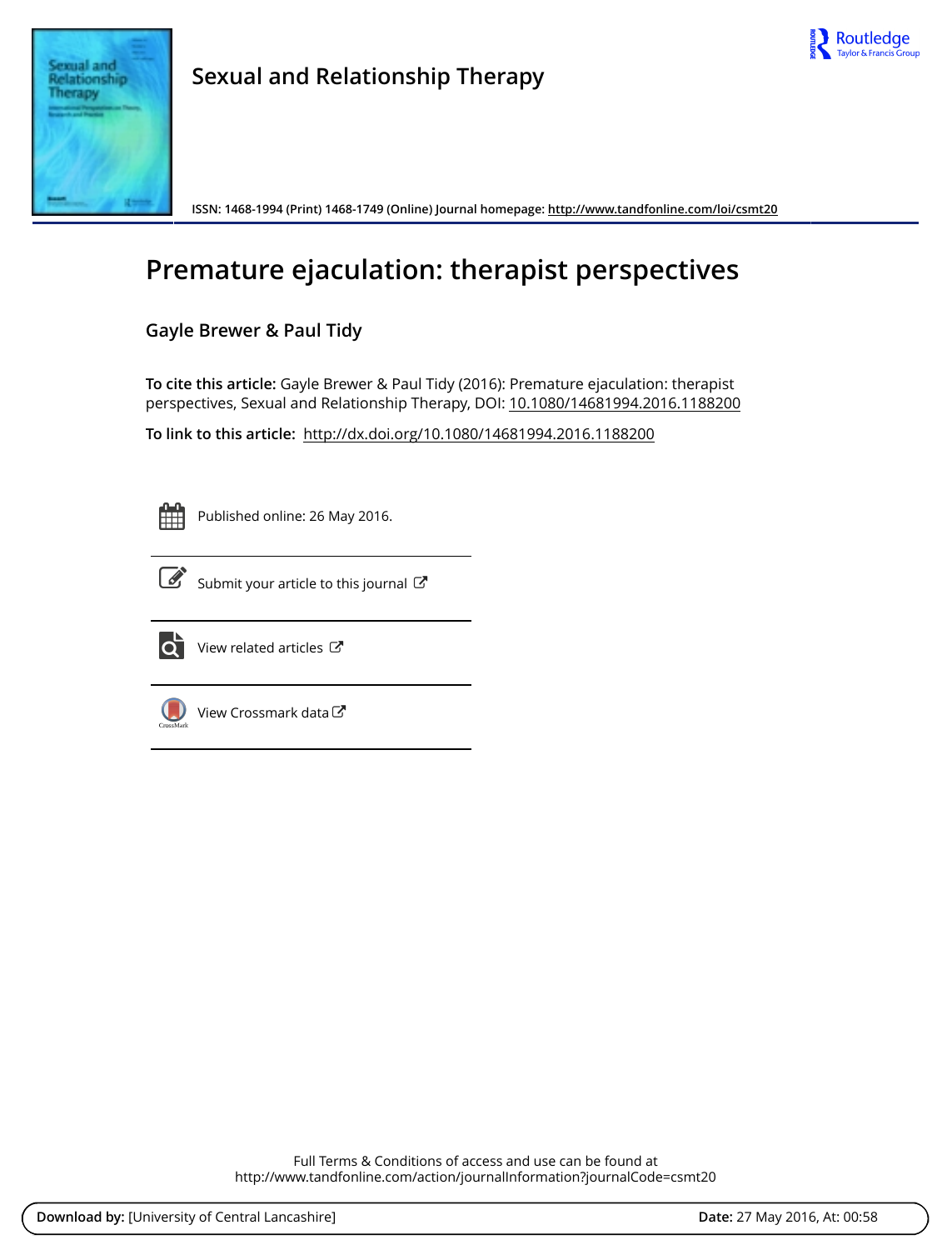

**Explorer Second**<br> **Explorer Francis Gro** Taylor & Francis Group

# Premature ejaculation: therapist perspectives

Gayle Brewer and Paul Tidy

School of Psychology, University of Central Lancashire, Preston, UK

#### ABSTRACT

Premature ejaculation (PE) is a common sexual dysfunction affecting approximately 20%-30% of men. Despite important issues relating to PE definition, diagnosis, and therapy, there is a paucity of research investigating the experiences of practitioners delivering PE treatment. For the present study, interviews were conducted with eight psychosexual therapists and subjected to interpretative phenomenological analysis. Four master themes emerged from the analysis. These were Romantic Relationships, Vulnerability, Culture, and Diagnosis and Assessment. The Romantic Relationships theme included three sub-themes: Intimacy; Involvement; and Distress. Two sub-themes formed the Vulnerability theme: Self-Esteem; and Anxiety. The Culture theme contained three sub-themes: Religion and Ethnicity; Pornography; and Masculinity. The Diagnosis and Assessment theme included two sub-themes: Referral and Definitions. Findings have important implications for the diagnosis and treatment of PE. Future research should investigate therapist perceptions further, including those factors which impact on engagement with clients and PE treatment success.

#### ARTICLE HISTORY

Received 21 August 2015 Accepted 22 April 2016

#### **KEYWORDS**

Interpretative phenomenological analysis; interviews; premature ejaculation; sexual dysfunction; therapy

# Introduction

Premature ejaculation (PE) is a common sexual dysfunction affecting approximately  $20\% - 30\%$  of men (Porst et al., [2007\)](#page-13-0). Though a range of measures have historically informed diagnosis (e.g. inability to delay ejaculation, intravaginal ejaculatory latency time, thrust number, and lack of voluntary control), PE has more recently been defined as "A persistent or recurrent pattern of ejaculation occurring during partnered sexual activity within approximately 1 minute following vaginal penetration and before the individual wishes it" (DSM-5, APA, [2013](#page-12-0)). The DSM-5 further specifies that this must have persisted for at least six months, cause significant distress, and occur on over 75% of occasions. According to the DSM-5, professionals diagnosing PE should also identify whether the condition is Lifelong, Acquired, Generalised, Situational, and Mild, Moderate or Severe.

<span id="page-1-3"></span><span id="page-1-2"></span><span id="page-1-1"></span><span id="page-1-0"></span>Men with PE report increased anxiety (Porst et al., [2007](#page-13-0)), emotional distress, and social phobia (Corretti, Pierucci, De Scisciolo, & Nisita, [2006\)](#page-12-1), together with decreased confidence (Symonds, Roblin, Hart, & Althof, [2003](#page-14-0)) and quality of life (Rosen & Althof, [2008\)](#page-14-1). Relational quality of life is often negatively impacted by PE regardless of relationship

CONTACT Gayle Brewer **■** [GBrewer@UCLan.ac.uk](mailto:GBrewer@UCLan.ac.uk)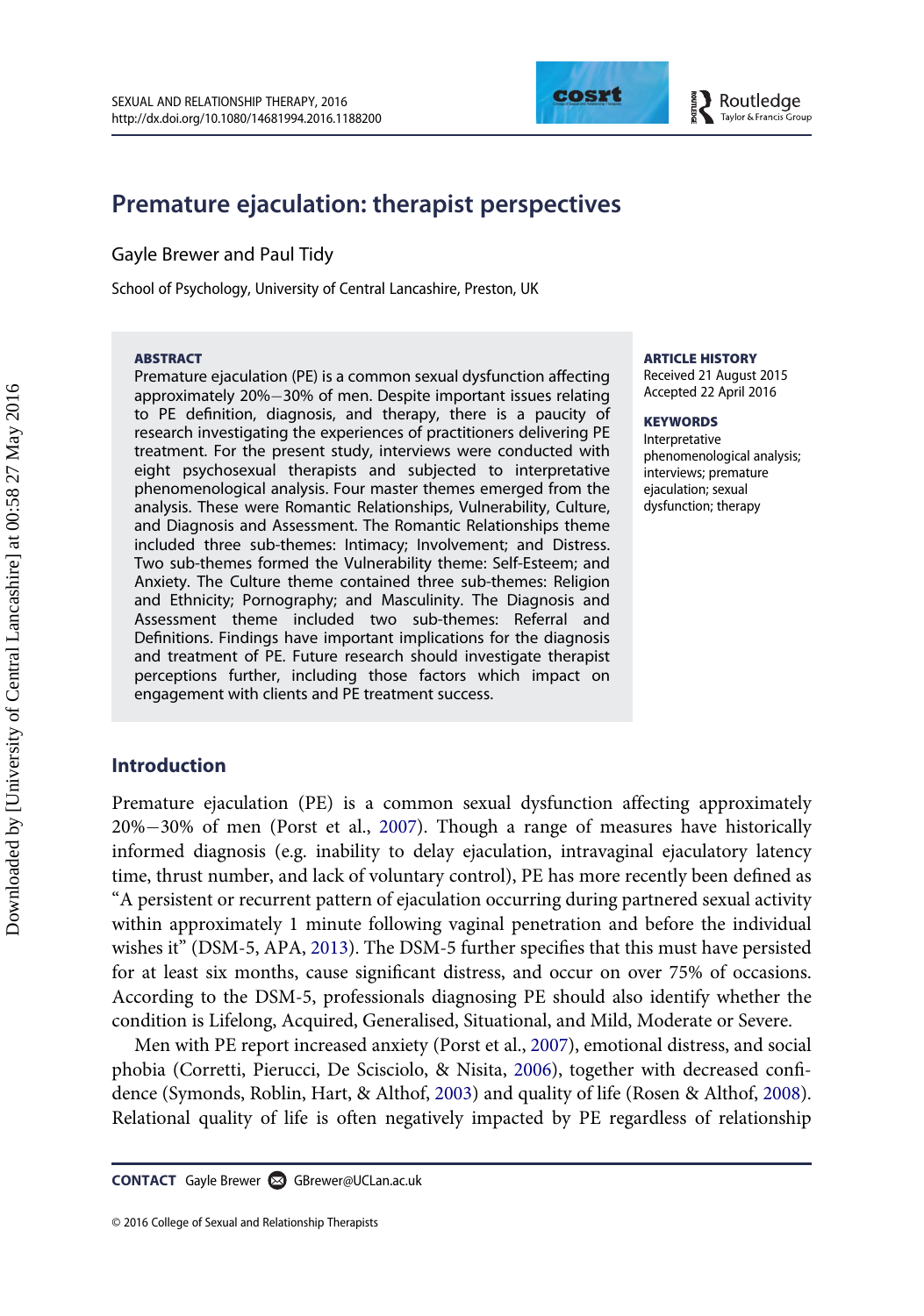#### 2  $\left(\frac{1}{2}\right)$  G. BREWER AND P. TIDY

<span id="page-2-10"></span><span id="page-2-7"></span>status. Partnered men with PE report greater relationship difficulties (Sotomayor, [2005\)](#page-14-2) and low sexual satisfaction (Rowland, Patrick, Rothman, & Gagnon, [2007\)](#page-14-3) whilst single men avoid new sexual relationships (Symonds et al., [2003](#page-14-0)). Despite this, relatively few men report seeking treatment for PE and the majority of those receiving support experience little improvement (Porst et al., [2007](#page-13-0)).

<span id="page-2-8"></span><span id="page-2-5"></span><span id="page-2-4"></span><span id="page-2-3"></span><span id="page-2-2"></span><span id="page-2-0"></span>Therapist perspectives may reveal important information about the therapeutic relationship (Mackereth, Parekh, & Donald, [2012](#page-13-1)), identify factors which facilitate or hinder treatment (Ackerman & Hilsenroth, [2003\)](#page-12-2), and inform practice (Rybovic, Halkett, Banati, & Cox, [2008](#page-14-4)). Therapist perspectives can also provide valuable information relating to the validity of condition classification (Kirschneck, Kirchberger, Amann, & Cieza, [2011](#page-13-2)). Previous studies focusing on the experiences of psychosexual therapists are often focused on measurement issues (e.g. ejaculatory latency time, Corty & Guardiani, [2008](#page-12-3)) or specific populations (e.g. lesbian patients, Hall, [2002\)](#page-13-3) only. Therefore, the current study employed interpretative phenomenological analysis to investigate therapist experiences of diagnosing and treating PE. The approach has been successfully employed with patients (Maguire, Stoddart, Flowers, McPhelim, & Kearney, [2014\)](#page-13-4), therapists (McCaffrey, [2013\)](#page-13-5), and those delivering psychological interventions (Arvinen-Barrow, Penny, Hemmings, & Corr, [2010](#page-12-4)).

### <span id="page-2-6"></span><span id="page-2-1"></span>Method

#### **Participants**

A purposive sample was recruited via email in October 2014. All participants ( $N = 8$ ) were qualified psychosexual therapists practicing in the North West of England identified via the College of Sexual and Relationship Therapists (COSRT) website. Each participant had provided psychosexual therapy to men with PE for at least one year and was a registered member of a professional body such as the College of Sexual and Relationship Therapists (COSRT) or UK Council for Psychotherapy (UKCP). Participant age ranged from 45 to 63 years ( $M = 53.13$ ,  $SD = 7.66$ ) and the majority of those recruited ( $N = 7$ ) were female. Post-qualified experience ranged from 8 to 27 years ( $M = 14.88$ ,  $SD = 5.91$ ) and psychosexual therapeutic experience ranged from 4 to 20 years ( $M = 10.88$ , SD = 6.31). Five therapists worked in both NHS settings and private practice and three worked in private practice only (see [Table 1](#page-3-0) for full participant details).

#### Materials and procedure

<span id="page-2-9"></span>Prior to interview, participants completed a questionnaire identifying demographic status, professional training, and experience of clients with PE. Individual semi-structured interviews were then conducted at the participant's place of work, with only the interviewer (second author) and interviewee present. Each interview lasted between 40 and 90 minutes ( $M = 55.50$ ,  $SD = 17.57$ ) resulting in 444 minutes of interview material. Openended questions prompted participants to narrate and reflect on their experiences. The interview schedule was prepared following appropriate guidelines (Smith, [1995\)](#page-14-5) and questions were framed to obtain information about assessment and diagnosis, factors contributing to the development and maintenance of PE, treatment, and professional practice issues. Interviews were recorded on a portable hand-held device and transcribed verbatim.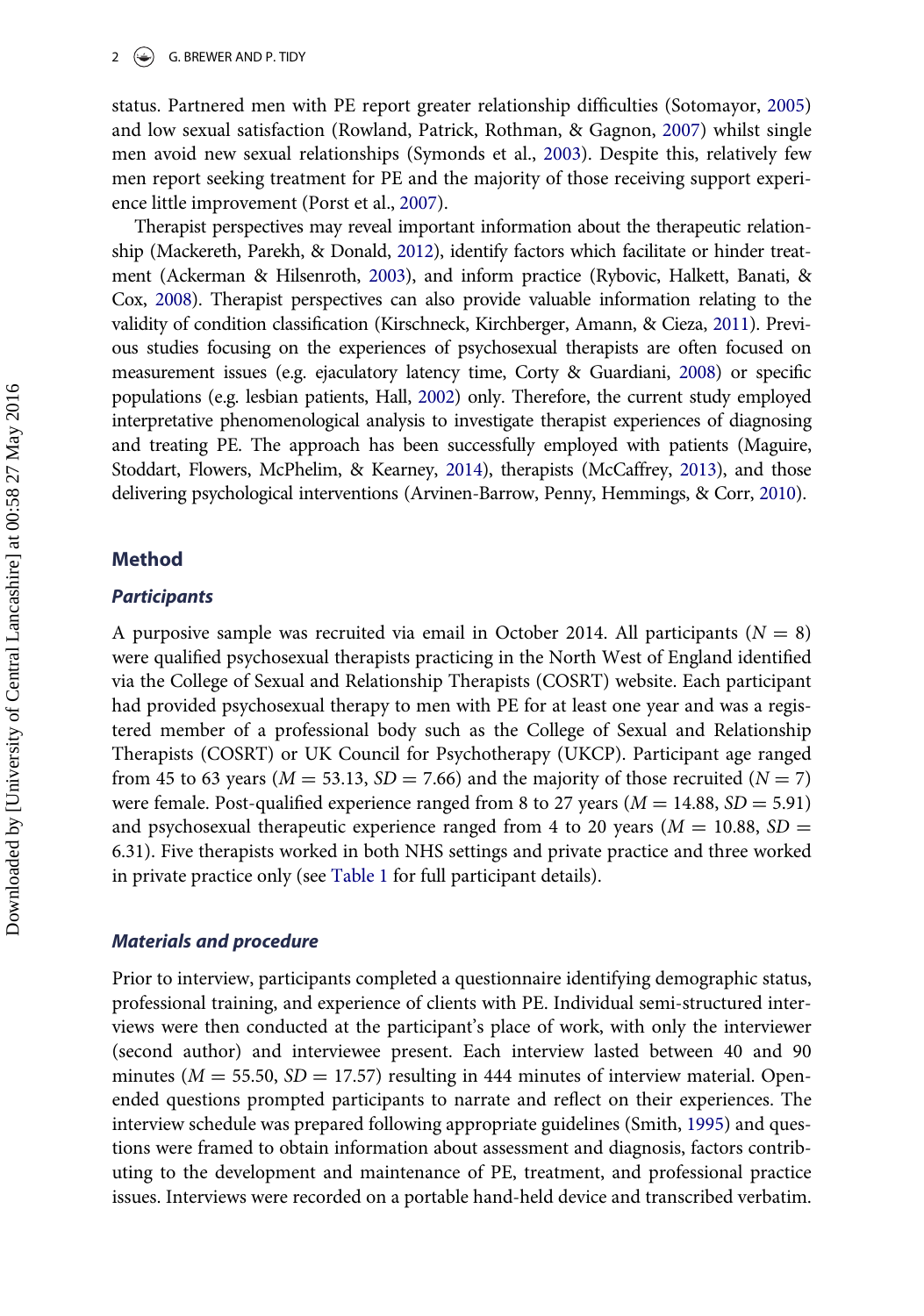$P_{\text{max}}$  and  $P_{\text{max}}$ 

|                |            |   |                 |                                                                               |                                   |                                                                                  | Proportion of<br>PE cases in |
|----------------|------------|---|-----------------|-------------------------------------------------------------------------------|-----------------------------------|----------------------------------------------------------------------------------|------------------------------|
|                | No Age Sex |   | Location        | Work history                                                                  | Initial training                  | Current approach                                                                 | current practice             |
| 1              | 60         |   | F Private       | 27 yrs as a couple<br>therapist & 20 yrs as<br>a psychosexual<br>therapist    | Psychodynamic                     | Integrated - systemic,<br>psychodynamic &<br><b>CBT</b>                          | 20%                          |
| $\overline{2}$ | 52         |   | F Private & NHS | 15 yrs as a<br>psychosexual<br>therapist                                      | Eclectic $-$<br>integrated        | Eclectic - integrated                                                            | 20%                          |
| 3              | 48         |   | F Private       | 10 yrs as a<br>psychotherapist & 4<br>yrs as a psychosexual<br>therapist      | Person-centred                    | Integrated - person-<br>centred, CBT,<br>transactional analysis,<br>& expressive | 12%                          |
| 4              | 47         |   | F Private & NHS | 8 yrs as a psychosexual Integrated<br>therapist                               |                                   | Integrated &<br>intervention                                                     | 10%                          |
| 5              | 63         |   | F Private       | 18 yrs as a<br>psychosexual<br>therapist                                      | Integrative                       | <b>CBT</b>                                                                       | $5% - 10%$                   |
| 6              | 45         | F | Private & NHS   | 11 yrs as a couple<br>therapist & 6 yrs as a<br>psychosexual<br>therapist     | Psychodynamic,<br>systemic, & CBT | CBT & systemic                                                                   | 20%                          |
| 7              | 47         |   | M Private & NHS | 16 yrs as a<br>psychotherapist &<br>4 years as a<br>psychosexual<br>therapist | Person-centred                    | Eclectic with person-<br>centred, systemic,<br>psychodynamic, &<br><b>CBT</b>    | 20%                          |
| 8              | 63         |   | F Private & NHS | 14 years as a couple<br>therapist & 12 yrs as<br>a psychosexual<br>therapist  | Psychodynamic                     | Integrated                                                                       | 25%                          |

#### <span id="page-3-0"></span>Table 1. Participant characteristics.

<span id="page-3-1"></span>Interviews were anonymised at the point of transcription and subject to interpretative phenomenological analysis (Smith, [1996\)](#page-14-6). Informed written consent was obtained prior to participation and all participants agreed to the publication of direct quotations. Ethical approval was obtained from the host institution.

<span id="page-3-2"></span>Interpretative phenomenological analysis provides a position and protocol for the analysis of experiential qualitative data. The method adopts phenomenological, hermeneutic, and idiographic perspectives (Smith, Flowers, & Larkin, [2009](#page-14-7)) which seek to describe, interpret, and understand the lived experience of a population and the manner in which individuals make sense of this lived experience. The researcher listened to the recordings and read the interview transcripts several times to aid familiarisation. Notes were made of significant areas of the text. Following further readings of the transcripts, notes were formed into emergent themes. The researcher then identified relationships between emerging themes and these were grouped into superordinate themes and sub-themes. The process was validated by discussions between the first and second authors, during which the appropriateness of each theme and sub-theme was established. Principles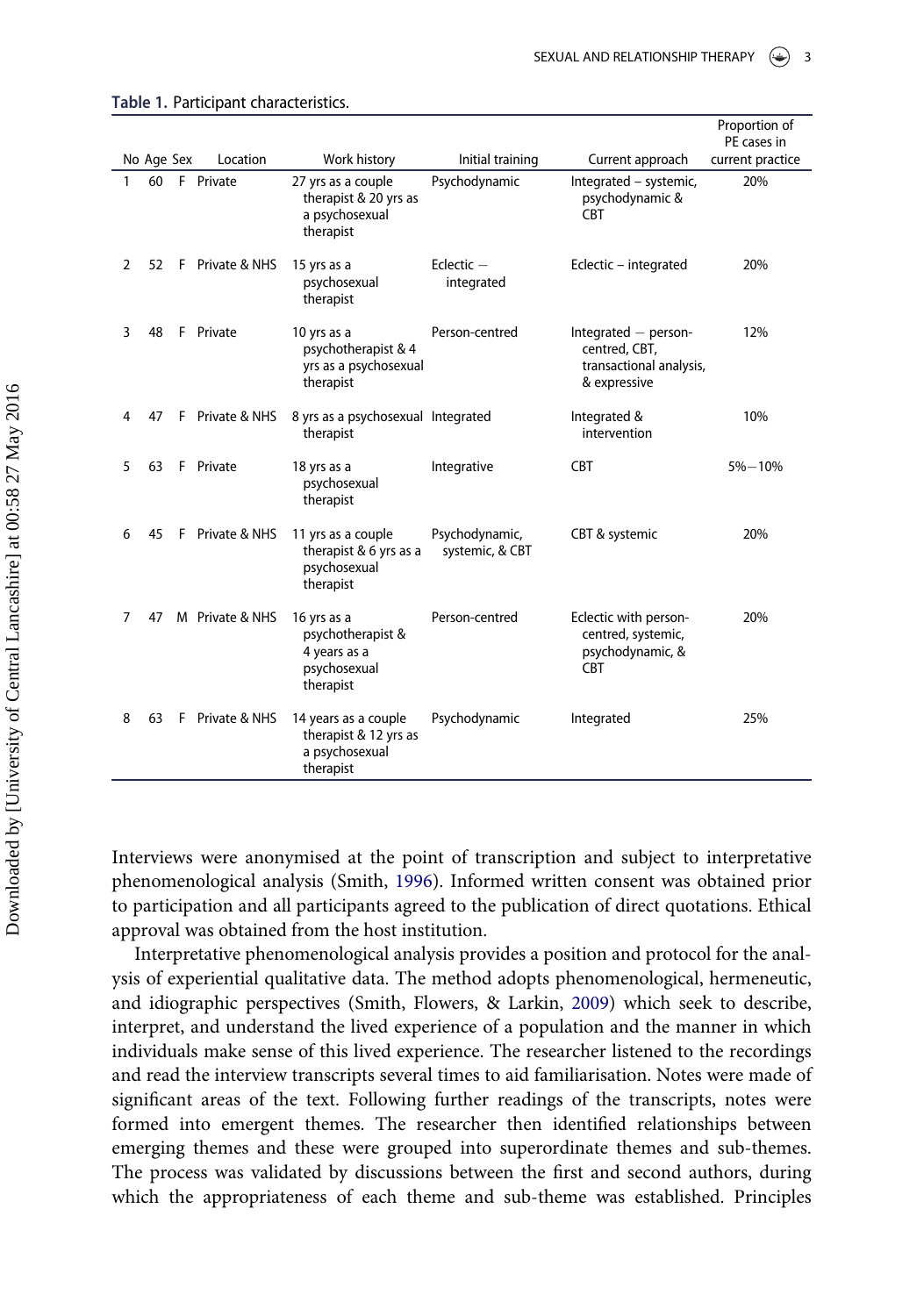| as $\epsilon$ = $\epsilon$ , supervisional subset of $\epsilon$ , $\epsilon$ , $\epsilon$ , $\epsilon$ , $\epsilon$ , $\epsilon$ , $\epsilon$ , $\epsilon$ , $\epsilon$ , $\epsilon$ , $\epsilon$ , $\epsilon$ , $\epsilon$ , $\epsilon$ , $\epsilon$ , $\epsilon$ , $\epsilon$ , $\epsilon$ , $\epsilon$ , $\epsilon$ , $\epsilon$ , $\epsilon$ , $\epsilon$ , $\epsilon$ , $\epsilon$ , $\epsilon$ |                                                      |
|------------------------------------------------------------------------------------------------------------------------------------------------------------------------------------------------------------------------------------------------------------------------------------------------------------------------------------------------------------------------------------------------------|------------------------------------------------------|
| Superordinate theme                                                                                                                                                                                                                                                                                                                                                                                  | Sub-theme                                            |
| Romantic relationships                                                                                                                                                                                                                                                                                                                                                                               | Intimacy<br>Involvement<br><b>Distress</b>           |
| Vulnerability                                                                                                                                                                                                                                                                                                                                                                                        | Self-esteem<br>Anxiety                               |
| Culture                                                                                                                                                                                                                                                                                                                                                                                              | Religion and ethnicity<br>Pornography<br>Masculinity |
| Diagnosis and assessment                                                                                                                                                                                                                                                                                                                                                                             | Referral<br>Definitions                              |
|                                                                                                                                                                                                                                                                                                                                                                                                      |                                                      |

<span id="page-4-0"></span>Table 2. Superordinate and sub-themes.

proposed by Smith et al. ([2009\)](#page-14-7) were adhered to throughout the data collection and analytic process to provide rigour and cohesion.

# **Results**

Interpretative phenomenological analysis of interview transcripts generated four superordinate themes: (1) Romantic Relationships; (2) Vulnerability; (3) Culture; and (4) Diagnosis and Assessment. Each superordinate theme contained a number of sub-themes, as detailed in [Table 2.](#page-4-0)

# Romantic relationships

#### **Intimacy**

Each therapist commented on the relationship between PE and sexual intimacy. They reported that men would often withdraw from their partner, avoiding both sexual and non-sexual intimacy. This withdrawal was commonly misinterpreted by their partner as a lack of sexual interest or an indication that the man was being unfaithful. The relationship difficulties were compounded by a lack of communication. Men who were not in a sexual relationship at the time of therapy often avoided initiating romantic relationships. One therapist suggested that men may address this by engaging in casual sex with women that they would meet on only one occasion.

What happens is that the partner is picking up cues and finds from them that they're actually being pushed away, so he won't even seek non-sexual intimacy, the kiss, the touch, the cuddles, flirtation will stop because he doesn't want to give her any clues or cues that sex might be on the cards because he is becoming avoidant of it. She will then possibly because there is no communication, internalise that as being about her, her being unattractive or that he is having sex outside the relationship, or that he is masturbating and fantasising about other partners (Therapist 2).

It can be that they are terrified of going near any woman and forming a relationship because they don't think that they can form a relationship (Therapist 5).

The most common issue I come across is avoiding sex, avoiding intimacy and then they tend to decrease in communication, they tend to talk about everything but sex and that can have a knock-on effect on relationship breakdown, that sort of thing (Therapist 7).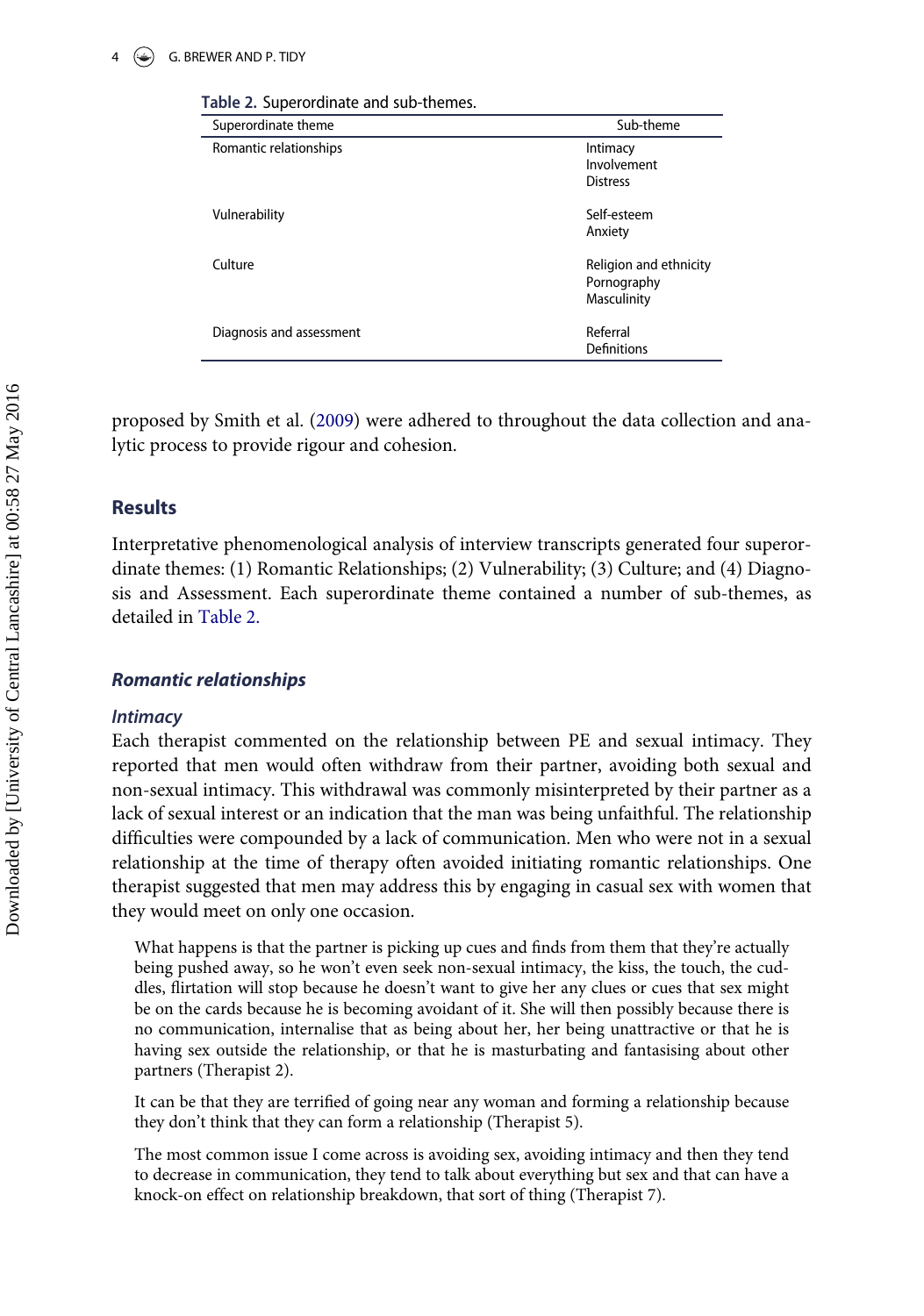#### Involvement

Therapists frequently commented on the role of the partner in the decision to seek treatment and the treatment process. Men often sought treatment when encouraged by their partner either to improve the relationship or because the couple wished to conceive. In some instances, this presented as coercion by the partner. Some women were critical of their partner or aggressive and therapists often tried to include the partner and recognise the importance of the wider relationship. Therapists frequently commented that it was easier to evaluate treatment success if the man was in a relationship and the partner was present.

Motivating factors that I think men come with sometimes are around partner satisfaction, but actually that's about the partner pushing that forward and them not actually embracing themselves, so they are coming for the wrong reason, maybe the partner reasons are that they just want to say to the partner, well I am trying to seek help, I've done what you told me to do, I'm getting help, lay off for a bit (Therapist 2).

If they don't have a partner then it's really difficult to test the treatment (Therapist 3).

I had a couple who did present because they wanted to conceive and he was ejaculating prior to penetration so that was a big reason for them that made them attend (Therapist 4).

If there is a relationship I would more often than speak to the partner about what they are experiencing as well and how it feels for them as an individual and as a couple (Therapist 6).

#### **Distress**

Each therapist commented on the importance of partner distress. Female partners were said to sometimes feel angry and complain that men were selfish. They distance themselves and find it difficult to talk about their own sexual needs. Sexual experience could influence the reaction of the partner. Female partners experience denial, fear, and can blame themselves for the PE. Therapists reported that a common fear was hurting the other person's feelings by making an issue of the PE and there were frequent explanations from partners of how much they have tried to be supportive. Though partner distress was believed to be an important issue, it was not apparent for all relationships. Women who did not enjoy penetration were often satisfied with their relationship, even if the man believed them to be distressed.

I also think there are a category of woman who don't find their partner's PE distressing and they are the ones that often feel an obligation to have sex or that it is their duty and so they will go along with sexual activity with their partner, not enjoy it particularly and the sooner it is over the happier they are (Therapist 1).

Partners believing that the guy is very selfish sexually, it's all about you, it's all about your pleasure and what about me (Therapist 2).

I remember someone saying it was the look on her face when it happens and the feelings that it instils on him. It is bad enough for him but then it becomes the unspoken because there is that lack of communication and it becomes the big elephant in the room (Therapist 6).

#### Vulnerability

### Self-esteem

Five therapists highlighted the relationship between PE and self-esteem. Therapists reported that clients judge themselves critically and have insecurity around sexual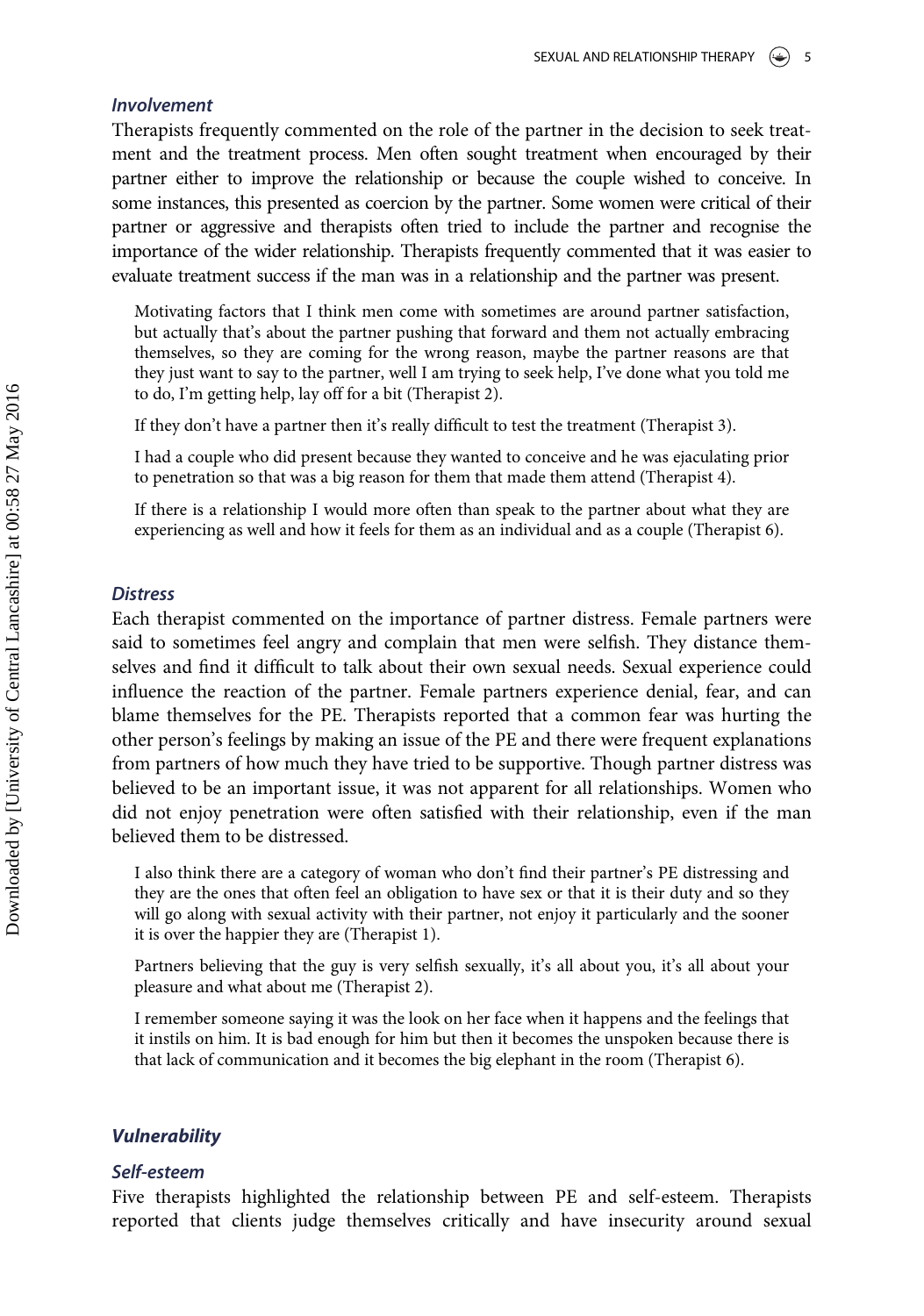#### 6  $\left(\frac{1}{2}\right)$  G. BREWER AND P. TIDY

function, affecting their confidence and self-esteem. PE partners can be critical, lowering self-esteem and creating a cycle of low confidence and feelings of not being in control. This cycle can result in desperation and despair for men with PE. Successful treatment was believed to positively impact on client self-esteem.

Therapy makes a massive difference because there is self-confidence, self-esteem the sense of themselves as a man just develops and grows so much that it just impacts on everything. I see this in virtually every client (Therapist 1).

Everything changes about a man when his PE is fixed, self-esteem changes, self-worth changes (Therapist 3).

They tend to be low in confidence and self-esteem (Therapist 7).

# Anxiety

Therapists explained that clients with PE are affected by performance anxiety and often a more pervasive general anxiety. Therapists also stated that anxiety is inherent in some personality traits and when repeatedly triggered can be difficult to reduce. In particular, clients with PE may be impatient and have a tendency to rush treatment. Two therapists noted that for PE clients with generalised anxiety, anxiety rather than sexual function would form the initial focus, which could lead to referral.

I think you do people a disservice trying to keep them in a sexual service when I are not best equipped to look at the fact that their anxiety is so high (Therapist 2).

On the whole they mostly tend to be anxious and awkward (Therapist 4).

I think anxiety is usually one of the main factors for people with PE because they tend to have a personality that they are anxious and that things should be done quickly (Therapist 7).

#### **Culture**

#### Religion and ethnicity

Six therapists discussed the relationship between PE and religion or ethnicity. In particular, therapists reported higher prevalence of PE in specific religious (i.e. Muslim) or ethnic (i.e. Asian) groups. Therapists highlighted a range of issues such as sexual knowledge which may contribute to increased prevalence. Religion and ethnicity impacted on the treatment process, with some clients reluctant to engage in treatment which included masturbation. One therapist also commented on the cultural barrier that may exist between therapist and client. Therefore, therapists often considered religion and ethnicity in the assessment and treatment process.

If you have a south Asian man, a 55 year old south Asian man, coming to see a 30 year old white British therapist, his perception that she will have had no comprehension or empathy for his cultural, religious belief systems  $-$  that can be a huge barrier (Therapist 2).

Some men are reluctant to do a masturbation programme, particularly in regard to religious beliefs, and that's quite common. I have a quite a few Asian men who are reluctant to participate in masturbation, even though we have discussed it with some Islamic scholars who have said in regard to treatment it's quite acceptable for them to do it if it is considered a treatment but some are still reluctant and we have to work with the other beliefs (Therapist 4).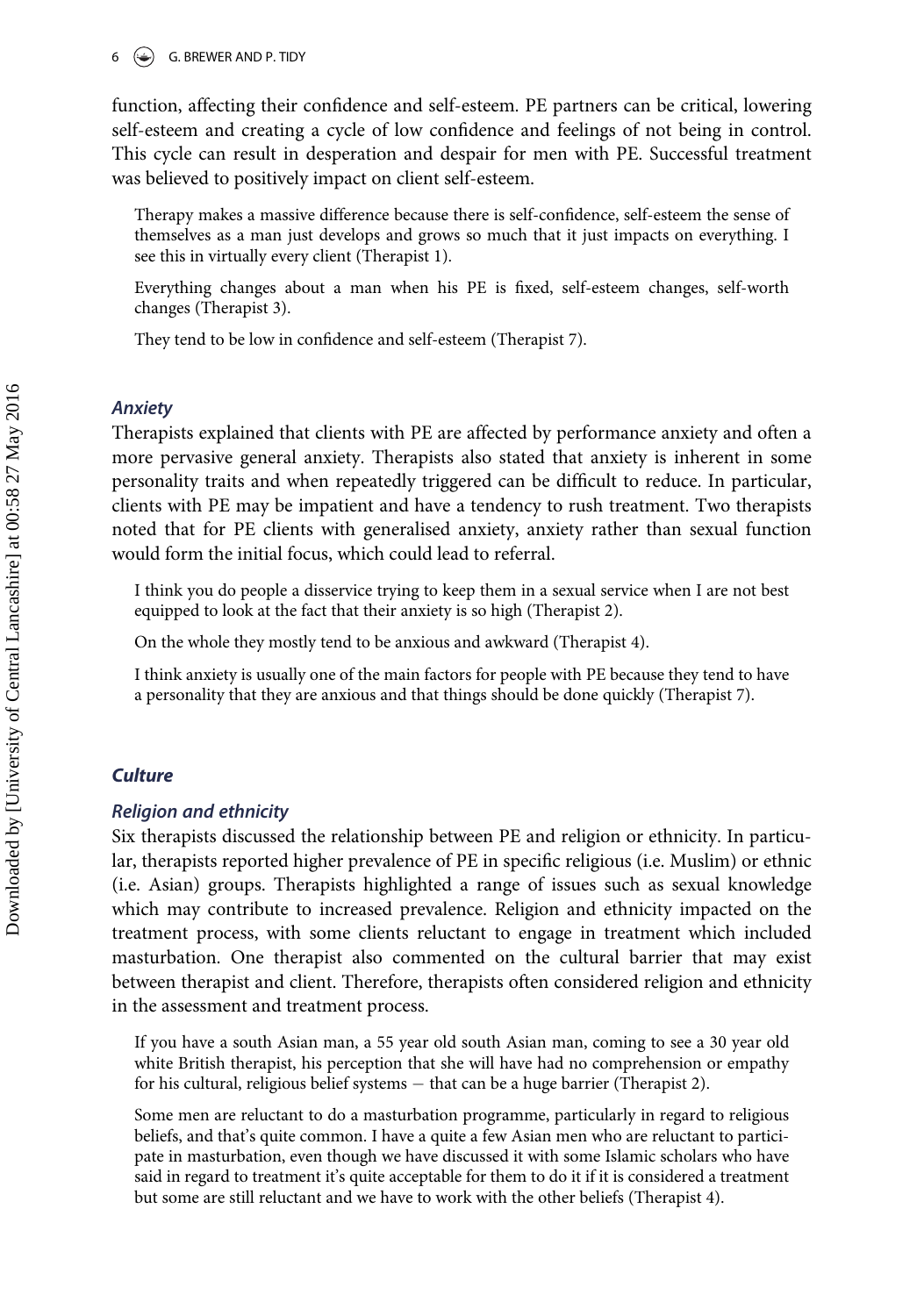I worked quite a lot with the Asian population and they tend to have a higher rate of PE than the rest of the PE population I work with. I don't know what that problem may be  $-$  it may be because their information about sex is quite limited, due to culture or religion, I don't know (Therapist 7).

You get different cultures, the Asian culture especially with zero sex education which is absolutely across the board and this is what happens. They have not only, not talked about sex they are not allowed to talk about. On their wedding night they go in blind. They have no idea what they are doing and they have no idea how to do it and wonder why it doesn't work, so culture differences are hugely important in the way that clients present (Therapist 8).

#### Pornography

Therapists suggested that premature-like ejaculatory issues are often the result of distorted and unrealistic sexual expectations influenced by pornography. Men do not realise that pornography is unrealistic and feel inadequate in comparison. They reported seeing more clients from this category due to a highly sexualised society with skewed beliefs about normal sexual function. As part of their intervention, therapists provide psychosexual education to normalise and manage expectations.

They have subjected themselves to watching porn where they think that men should be able to have intercourse for hours on end and be rock hard and go from woman to woman and be ready to ejaculate again within thirty seconds, so expectations are very high (Therapist 5).

These people may have watched too much pornography and what they see is not real but they think this is what everybody does, can last for an hour, and so this can affect how a person perceives their sexual self and sometimes people will compare themselves, their penis size with the porn star on the pornography and that is not helpful, and that why a lot of my work is about psychosexual education (Therapist 7).

I think that a man's expectation of his own performance has taken a very big downturn with porn on the internet and problems all of the difficulties sexually; porn has made a lot of very insecure men out there which I think is a shame (Therapist 8).

#### **Masculinity**

Therapists reported that men define their masculinity by their sexual prowess and function. Conversations between men often focus on sexual behaviour or achievements. Men experiencing PE could withdraw from these conversations (due to embarrassment and feelings of inadequacy) leading to ostracism. This withdrawal could be misinterpreted leading to further alienation. The impact of PE on perceived masculinity could promote men to seek treatment and often improved when their sexual function recovered.

I think it probably is having too high an expectation as a result of conversations with other males (Therapist 1).

All the sexual myths that men should know about sex, men should be good at it and not having to learn and should know what women want (Therapist 1).

To most men their erection defines them. What they can do sexually defines them and they feel that if they can't do something it's a real, it's really bad (Therapist 3).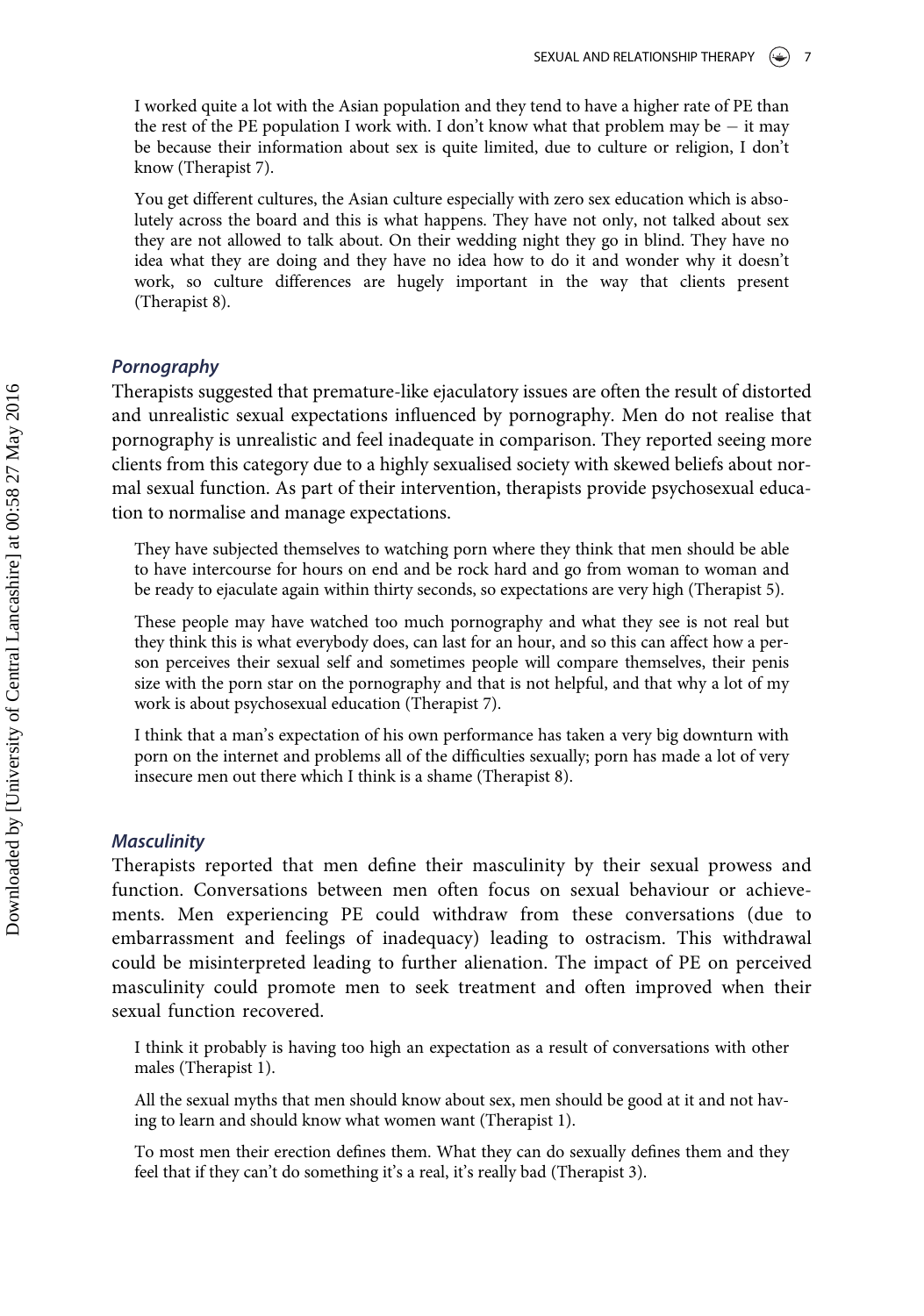#### Diagnosis and assessment

#### Referral

Therapists frequently commented on the referral process. In particular, participants reported that medical practitioners are reluctant to discuss sexual issues with their patients. As a consequence, practitioners referred their patients to a therapist without appropriate assessment. The failure to assess patients was further exacerbated by a lack of practitioner understanding. Therapists reported that referrals often included a lack of appropriate information. Therefore, patients were frequently referred with the wrong diagnosis, outside the therapist's area of expertise or with a poor understanding of the treatment process. Therapists responded to these issues by discounting the information provided by medical practitioners.

Many GP's don't like talking about sex and so the first mention of a sexual problem they would refer on and so they would not have done any questioning of whether or not the patient really had PE or not. So it would be the first mention of sex 'oh refer on' (Therapist 1).

What we find is the clients going in and saying I have a problem with premature ejaculation and instead of the GPs asking some fundamental questions they are just referring them straight on and then they come to me and when we look at the definition they are way outside the parameters of what we would treat and that is the main problem (Therapist 3).

They [client] would not be expecting to do the sort of work that I do. That has got nothing to do with me or them that is due to the GP not explaining what it is all about (Therapist 5).

I would say most referral diagnoses tend not to be very accurate. You can have somebody referred to you with ED and they can turn out to be PE or somebody referred with PE and they actually have ED, so really I don't tend to look at the preliminary referral diagnosis quite the same (Therapist 7).

#### **Definitions**

Each therapist commented on the utility of available definitions. In particular, therapists believe formal definitions to be too rigid and were concerned that men not meeting formal criteria might be excluded from treatment. Therapists emphasised the importance of responding to client distress and individual need. In practice, therapists exercised a degree of flexibility in their classification of PE or did not adhere to formal classifications. Four therapists did, however, acknowledge the value of a formal definition. For example, standardised definitions could assist discussion with clients or communication with practitioners from other disciplines.

I think it might be helpful with some clients because if you have something written down that is quite structured it might help them to recognise that actually they have got an issue or they haven't (Therapist 4).

I do not use it.… We work according to the client need; it is not about ticking boxes (Therapist 5).

It is great to be able to have different definitions so you as a therapist can record your work along with medical staff and other people in the same areas of work will understand which it is without a full paragraph, for example, this is situational, so yes this is helpful in a note taking environment and passing it onto other professionals (Therapist 6).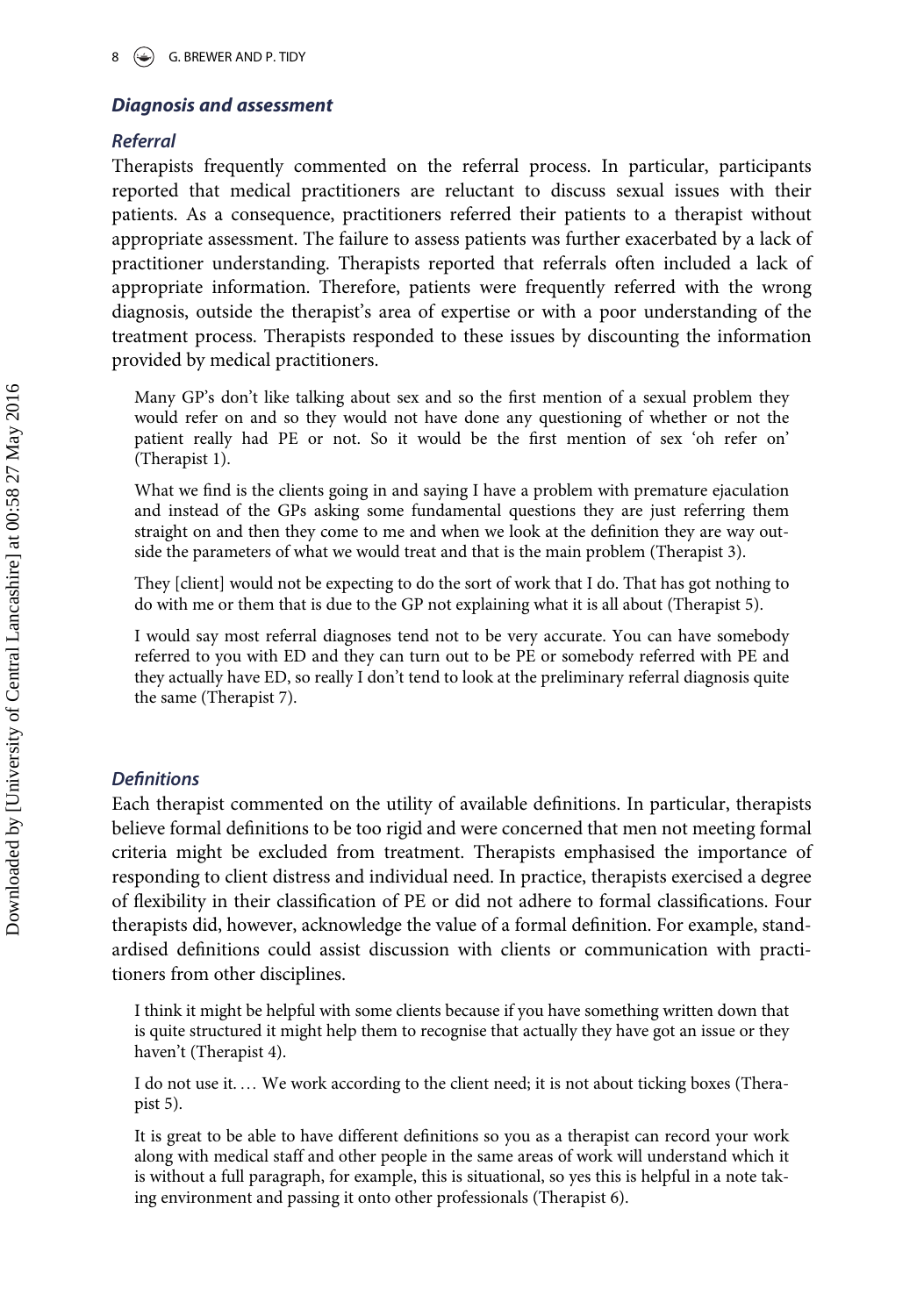What worries me about definitions is that if you get too firm, too specific then what happens is someone is going to say, well that doesn't fit into the definition and you can't treat it. It worries me about a lot with services that that is what is happening in general. Definitions have become a little bit too specific. I do understand that you do need some kind of definitions but it needs to have flexibility with it (Therapist 8).

#### **Discussion**

<span id="page-9-7"></span><span id="page-9-3"></span><span id="page-9-2"></span><span id="page-9-0"></span>Therapists discussed the impact of PE on romantic relationships with particular emphasis on relationship intimacy, partner involvement, and partner distress. Findings are consistent with previous research documenting the association with PE and relationship avoidance (Symonds et al., [2003](#page-14-0)), relationship difficulties (Sotomayor, [2005\)](#page-14-2), relationship dissolution (Burri, Giuliano, McMahon, & Porst, [2014](#page-12-5)), and low marital satisfaction (Ghaderi & Rangaiah, [2012](#page-12-6)). Findings are also consistent with the increased sexual distress reported by partners of men with PE (Hartmann, Schedlowski, & Kruger, [2005](#page-13-6)) and the perception that men focus too much attention on their own sexual performance leading to their neglect of other aspects of the relationship (Phillips, [2014\)](#page-13-7). The loss of intimacy and use of negative behaviours by some women (e.g. criticism and coercion) suggest that couples may benefit from further therapy following treatment of PE to address these relationship difficulties. Though therapists recognised the importance of partner distress, it was also reported that distress may not occur if women do not enjoy penetration. Therapists should discuss desired levels of sexual activity with both clients and partners in order to manage expectations and reduce relationship conflict. Despite these difficulties, therapists commented that evaluation of treatment success is considerably easier if the client is in a long-term sexual relationship. Therapists may, therefore, benefit from further support and guidance in relation to the treatment of single clients. Future research should further investigate the impact of PE on relationship dynamics and the extent to which this promotes or hinders successful treatment.

<span id="page-9-4"></span><span id="page-9-1"></span>The vulnerability experienced by men with PE was clearly identified. Therapist accounts are consistent with the anxiety reported by men with PE (Dunn, Croft, & Hackett, [1999\)](#page-12-7) which may be both a cause and consequence of PE (Symonds et al., [2003\)](#page-14-0), and the poor self-esteem associated with sexual dysfunction (Intili & Nier, [1998](#page-13-8)) and PE (Symonds et al., [2003\)](#page-14-0). Longitudinal research is required to monitor the manner in which PE influences and is influenced by anxiety and self-esteem and the extent to which treatment may improve these (Martin-Morales, Meijide, Garcia, Artes, & Munoz, [2007\)](#page-13-9). Recognition of these issues is consistent with the suggestion that supporting recovery of selfconfidence and reduction of anxiety should form part of modern psychosexual therapy for PE (Montorsi et al., [2010\)](#page-13-10).

<span id="page-9-9"></span><span id="page-9-8"></span><span id="page-9-6"></span><span id="page-9-5"></span>Therapists commented on the greater apparent prevalence of PE in Asian men or those from Islamic backgrounds. Their experience is consistent with the incidence of PE identified amongst men from Asian countries or Asian descent and those from Islamic backgrounds (Richardson & Goldmeier, [2005](#page-14-8); Steggall, Pryce, & Fowler, [2006\)](#page-14-9). Religious or cultural beliefs may result in a belief that PE is a punishment for inappropriate sexual behaviour (i.e. intercourse before or outside marriage) or difficulty coping with sexual arousal when faced with sexualised imagery common to Western society (Richardson, Wood, & Goldmeier, [2005\)](#page-14-10). Therefore, education-based intervention programmes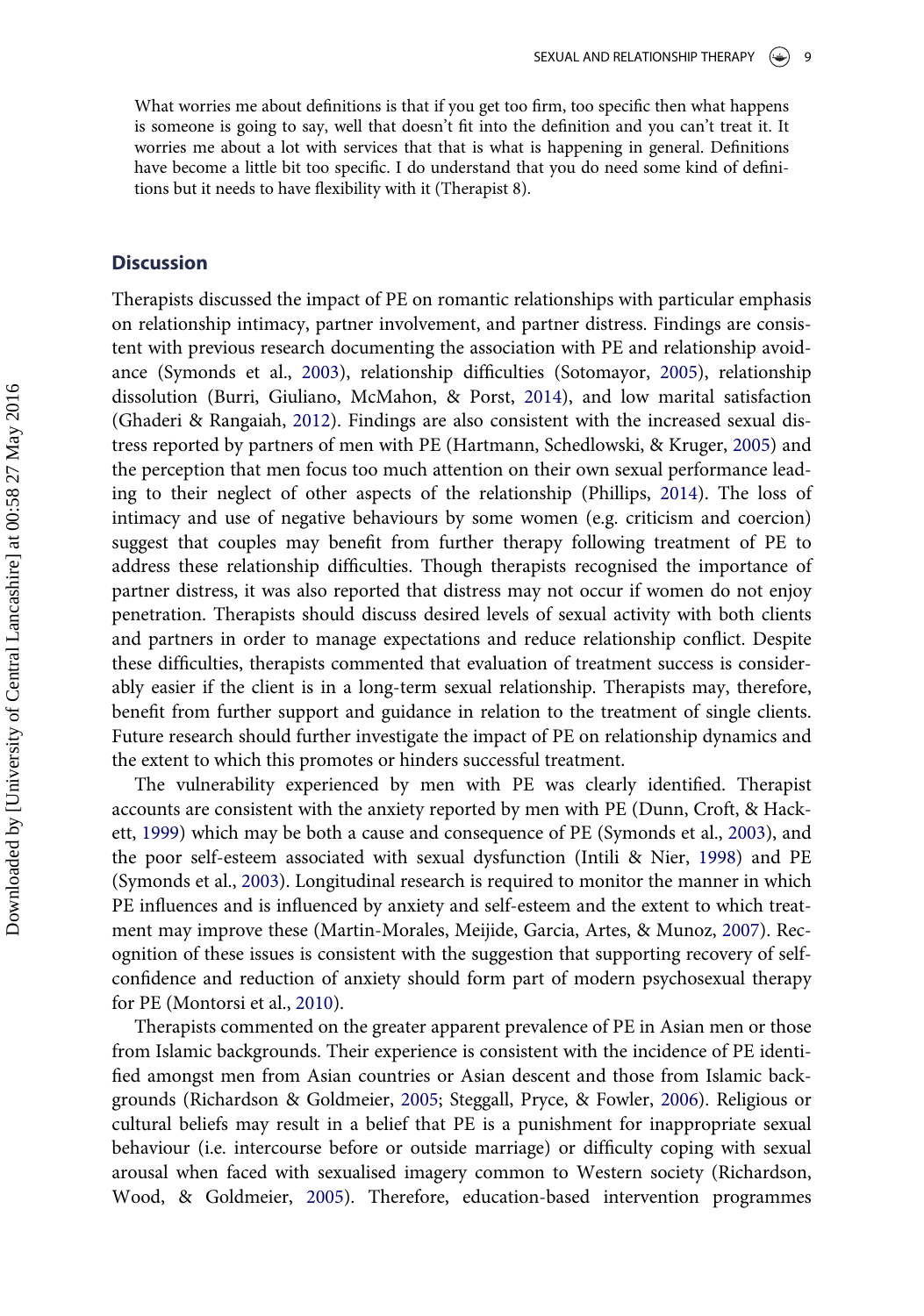targeted at Asian men may be beneficial. Future studies should consider the relationship between PE, religion, and ethnicity, and the manner in which religion and ethnicity influence the therapeutic relationship or treatment process. For example, cultural attitudes to semen loss may influence engagement in masturbation-based treatment (Prakash, Kar, & Rao, [2014\)](#page-13-11), and though guidance is available for those wishing to adapt their treatment to accommodate client religious beliefs (e.g. Kellogg Spadt et al., [2014\)](#page-13-12), the extent to which this influences treatment delivery and success remains unclear.

<span id="page-10-15"></span><span id="page-10-12"></span><span id="page-10-10"></span><span id="page-10-7"></span><span id="page-10-6"></span>Therapists commented on the association between pornography use and distorted sexual expectations which led to incorrect self-diagnosis of PE and distress. Previous research indicates that media exposure influences men's body dissatisfaction (Duggan & McCreary, [2004\)](#page-12-8), perceptions of masculinity (Frable, Johnson, & Kellman, [1997\)](#page-12-9), and attempts to recreate sexual acts observed (Haggstrom-Nordin, Hanson, & Tyden, [2005\)](#page-12-10). Men also believe pornography to be an important source of sexual information and advocate the inclusion of pornography into sexual education (Allen, [2006\)](#page-12-11). Future research should further investigate the relationship between exposure to pornography and expectations of sexual function.

<span id="page-10-13"></span><span id="page-10-4"></span><span id="page-10-1"></span>The negative impact of the traditional concept of masculinity has been recognised by both therapists in the current study and previous research (Clarke, Marks, & Lykins, [2015\)](#page-12-12). Therapists also commented, however, that masculinity may prompt men to seek treatment. This is consistent with previous research indicating that men may prefer to seek support and "risk" their masculine status in order to avoid further sexual difficulties (O'Brien, Hunt, & Hart, [2005\)](#page-13-13) or redefine masculinity in response to sexual dysfunction (Oliffe, [2005\)](#page-13-14). Those encouraging men to engage with treatment should ensure that guidance and support are consistent with traditional concepts of masculinity, particularly in those cultures emphasising masculine values (Hofstede, [1980,](#page-13-15) [2001](#page-13-16)). Further research is required in this area as multiple versions of masculinity exist (Connell, [1995](#page-12-13)).

<span id="page-10-17"></span><span id="page-10-16"></span><span id="page-10-14"></span><span id="page-10-11"></span><span id="page-10-8"></span><span id="page-10-5"></span>Therapists identified a number of issues relating to the referral process. General practitioners were believed to be unwilling to discuss sexual health and function with patients, leading to inadequate assessment and referral. These reports are consistent with previous research indicating that though patients believe sexual issues to be an appropriate subject for discussion, practitioners rarely discuss sexual dysfunction with patients or record sexual difficulties (Read, King, & Watson, [1997](#page-13-17); Ribeiro et al., [2014](#page-13-18)). This may reflect a lack of sexual dysfunction training or guidance and a lack of time (Solursh et al., [2003\)](#page-14-11) which may lead some general practitioners to avoid these discussions (Gott, Galena, Hinchliff, & Elford, [2004\)](#page-12-14). Indeed, practitioners have expressed a need for further training and experience in the area of sexual dysfunction (Alarcao et al., [2012\)](#page-12-15). This is essential if (as proposed) primary care providers are to support diagnosis of PE (Althof et al., [2010](#page-12-16)). Greater communication between therapists and medical practitioners is required to support the use of formal guidelines and ensure that the client experience is not impacted by ineffective or inaccurate referral. Further research is required to establish those factors which may influence general practitioner referral (Hackl, Hummer, & Pruckner, [2015](#page-12-17)) and the manner in which interventions may enhance general communication with patients or therapists.

<span id="page-10-9"></span><span id="page-10-3"></span><span id="page-10-2"></span><span id="page-10-0"></span>Historically, the lack of a universally agreed definition has hindered accurate diagnosis of PE (Carson & Gunn, [2006\)](#page-12-18). The recent DSM-5 definition (APA, [2013\)](#page-12-0) provides a clear and detailed description of PE which can be used to enhance PE assessment and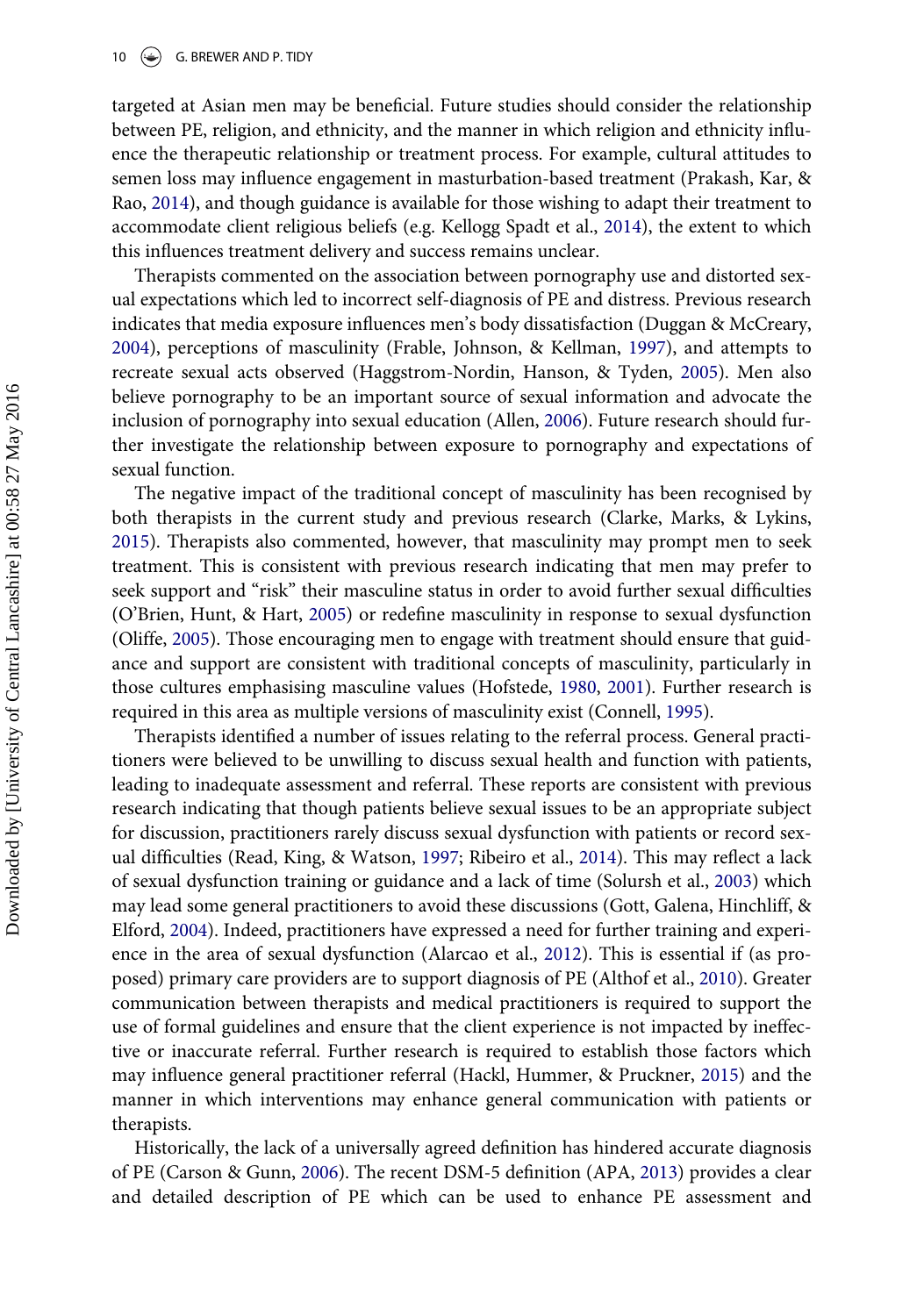<span id="page-11-1"></span>diagnosis. Further classification of PE type as advised in the DSM-5 may also guide the type of treatment selected (Rowland et al., [2010](#page-14-12)). Therapists were, however, critical of the definition, which was believed to be too rigid, and the general use of definitions, which therapists feared could result in the denial of treatment to men who did not meet formal criteria. The utility of the definition may, therefore, be limited. A number of therapists did recognise the benefits afforded by a universal definition which could enhance communication with clients or other practitioners. Additional information assessing the effectiveness of this process is required. Therefore, the extent to which formal definitions guided practice and the diagnosis or treatment of PE varied, with important implications for comparisons between client groups. Further research is recommended to investigate the relationship between therapist perceptions of formal definitions, PE practice, and treatment outcomes.

These findings provide an important insight into the lived experience of therapists supporting men with PE. Consistent with interpretative phenomenological analysis, which focuses on the acquisition of rich detailed information, a small sample was recruited which limits the representativeness of the sample and generalisability of the findings. Findings should, therefore, be interpreted with caution. Future research should investigate the extent to which therapist experiences are influenced by factors such as therapist sex, therapeutic approach, and culture; and whether these impact on the client experience or treatment outcomes. Comparisons between professional groups (Wylie, [2006](#page-14-13)) or forms of therapy (Libman, Fichten, & Brender, [1985\)](#page-13-19) may be particularly beneficial.

<span id="page-11-2"></span><span id="page-11-0"></span>To conclude, interviews were conducted with eight psychosexual therapists and subjected to interpretative phenomenological analysis. Four superordinate themes emerged from the analysis. These were Romantic Relationships, Vulnerability, Culture and Diagnosis and Assessment. The Romantic Relationships theme contained three sub-themes: Intimacy; Involvement; and Distress. The Vulnerability theme contained two sub-themes: Self-Esteem and Anxiety. The Culture theme contained three sub-themes: Religion and Ethnicity; Pornography; and Masculinity. The Diagnosis and Assessment theme contained two sub-themes: Referral and Definition. Findings have important implications for the diagnosis and treatment of PE. Future research should investigate therapist perceptions further, including those factors which impact on engagement with clients and PE treatment success.

#### Disclosure statement

No potential conflict of interest was reported by the authors.

#### Notes on contributors

Gayle Brewer is a Senior Lecturer at the University of Central Lancashire. Her work specialises in romantic and sexual relationships.

Paul Tidy is a postgraduate student at the University of Central Lancashire. His work focuses on sexual behaviour and therapy.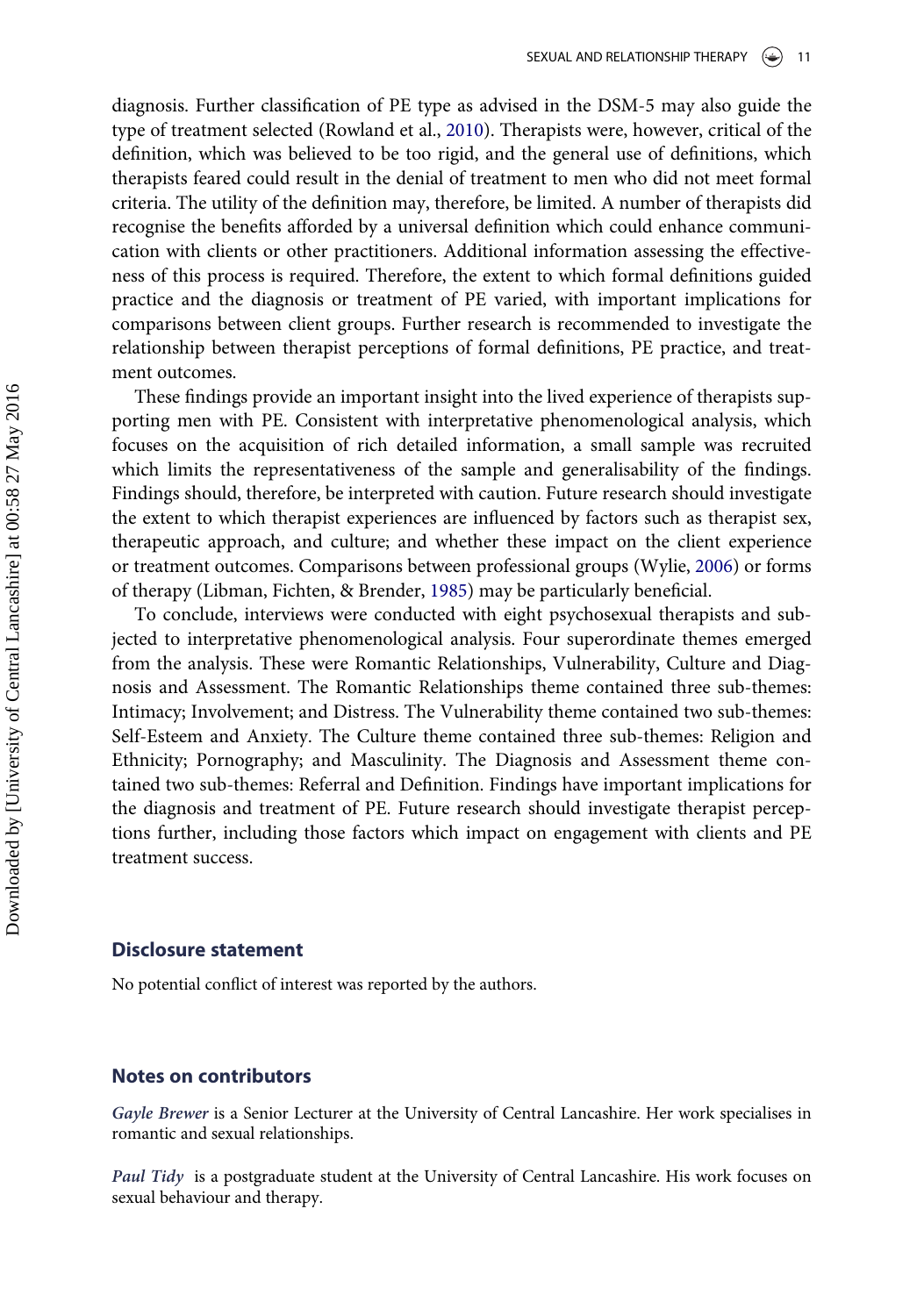# References

- <span id="page-12-2"></span>Ackerman, S.J., & Hilsenroth, M.J. ([2003](#page-2-0)). A review of therapist characteristics and techniques positively impacting the therapeutic alliance. Clinical Psychology Review,  $23$ ,  $1-33$ . doi[:10.1016/](http://dx.doi.org/10.1016/S0272-7358(02)00146-0) [S0272-7358\(02\)00146-0](http://dx.doi.org/10.1016/S0272-7358(02)00146-0)
- <span id="page-12-15"></span>Alarcao, V., Ribeiro, S., Miranda, F.L., Carreira, M., Dias, T., Garcia e Costa, J., & Galvao-Teles, A. ([2012](#page-10-0)). General practitioners' knowledge, attitudes, beliefs, and practices in the management of sexual dysfunction - results of the Portuguese SEXOS study. Journal of Sexual Medicine, 9, 25082515. doi:[10.1111/j.1743-6109.2012.02870](http://dx.doi.org/10.1111/j.1743-6109.2012.02870)
- <span id="page-12-11"></span>Allen, L. [\(2006](#page-10-1)). "Looking at the real thing": Young men, pornography, and sexuality education. Discourse: Studies in the Cultural Politics of Education, 27, 69–83. doi[:10.1080/](http://dx.doi.org/10.1080/01596300500510302) [01596300500510302](http://dx.doi.org/10.1080/01596300500510302)
- <span id="page-12-16"></span>Althof, S.E., Abdo, C.H.N., Dean, J., Hackett, G., McCabe, M., McMahon, C.G., … Tan, H.M. ([2010](#page-10-2)). International Society for Sexual Medicine's guidelines for the diagnosis and treatment of premature ejaculation. *Journal of Sexual Medicine*, 7, 2947–2969. doi:[10.1111/j.1743-6109.2010.01975](http://dx.doi.org/10.1111/j.1743-6109.2010.01975)
- <span id="page-12-0"></span>American Psychiatric Association (APA). ([2013\)](#page-1-0). Diagnostic and statistical manual of mental disorders DSM-5. Washington, DC: Author.
- <span id="page-12-4"></span>Arvinen-Barrow, M., Penny, G., Hemmings, B., & Corr, S. ([2010](#page-2-1)). UK chartered physiotherapists' personal experiences in using psychological interventions with injured athletes: An Interpreta-tive phenomenological analysis. Psychology of Sport and Exercise, 11, 58–66. doi:[10.1016/j.](http://dx.doi.org/10.1016/j.psychsport.2009.05.004) [psychsport.2009.05.004](http://dx.doi.org/10.1016/j.psychsport.2009.05.004)
- <span id="page-12-5"></span>Burri, A., Giuliano, F., McMahon, C., & Porst, H. ([2014\)](#page-9-0). Female partner's perception of premature ejaculation and its impact on relationship breakups, relationship quality, and sexual satisfaction. Journal of Sexual Medicine, 11, 2243-2255. doi:[10.1111/jsm.12551](http://dx.doi.org/10.1111/jsm.12551)
- <span id="page-12-18"></span>Carson, C., & Gunn, K. [\(2006](#page-10-3)). Premature ejaculation: Definition and prevalence. International Journal of Impotence Research, 18, S5-S13. doi[:10.1038/sj.ijir.3901507](http://dx.doi.org/10.1038/sj.ijir.3901507)
- <span id="page-12-12"></span>Clarke, M.J., Marks, A.D.G., & Lykins, A.D. [\(2015](#page-10-4)). Effect of normative masculinity on males' dysfunctional sexual beliefs, sexual attitudes, and perceptions of sexual functioning. Journal of Sex Research, 52, 327-337. doi[:10.1080/00224499.2013.860072](http://dx.doi.org/10.1080/00224499.2013.860072)
- <span id="page-12-13"></span><span id="page-12-1"></span>Connell, R. [\(1995\)](#page-10-5). Masculinities. Berkeley, CA: University of California Press.
- Corretti, G., Pierucci, S., De Scisciolo, M., & Nisita, C. [\(2006](#page-1-1)). Comorbidity between social phobia and premature ejaculation: Study on 242 males affected by sexual disorders. Journal of Sex and Marital Therapy, 32, 183-187. doi[:10.1080/00926230500442342](http://dx.doi.org/10.1080/00926230500442342)
- <span id="page-12-3"></span>Corty, E.W., & Guardiani, J.M. [\(2008](#page-2-2)). Canadian and American sex therapists' perceptions of normal and abnormal ejaculatory latencies: How long should intercourse last? The Journal of Sexual Medicine, 5, 1251-1256. doi[:10.1111/j.1743-6109.2008.00797.x](http://dx.doi.org/10.1111/j.1743-6109.2008.00797.x)
- <span id="page-12-8"></span>Duggan, S.J., & McCreary, D.R. ([2004](#page-10-6)). Body image, eating disorders, and the drive for muscularity in gay and heterosexual men. Journal of Homosexuality,  $47, 45-58$ . doi:[10.1300/J082v47n03\\_03](http://dx.doi.org/10.1300/J082v47n03_03)
- <span id="page-12-7"></span>Dunn, K.M., Croft, P.R., & Hackett, G.I. [\(1999](#page-9-1)). Association of sexual problems with social, psychological, and physical problems in men and women. A cross-sectional population survey. Journal of Epidemiology and Community Health, 53, 144-148.
- <span id="page-12-9"></span>Frable, D.E.S., Johnson, A.E., & Kellman, H. [\(1997](#page-10-7)). Seeing masculine men, sexy women, and gender differences: Exposure to pornography and cognitive constructions of gender. Journal of Per-sonality, 65, 311-355. doi[:10.1111/j.1467-6494.1997.tb00957.x](http://dx.doi.org/10.1111/j.1467-6494.1997.tb00957.x)
- <span id="page-12-6"></span>Ghaderi, A.R., & Rangaiah, B. ([2012\)](#page-9-2). Premature ejaculation and its influence on marital satisfaction. Journal of Psychosomatic Research, 7, 195-202.
- <span id="page-12-14"></span>Gott, M., Galena, E., Hinchliff, S., & Elford, H. [\(2004](#page-10-8)). "Opening a can of worms": GP and practice nurse barriers to talking about sexual health in primary care. Family Practice, 21, 528–536. doi:[10.1093/fampra/cmh509](http://dx.doi.org/10.1093/fampra/cmh509)
- <span id="page-12-17"></span>Hackl, F., Hummer, M., & Pruckner, G.J. [\(2015\)](#page-10-9). Old boys' network in general practitioners' refer-ral behavior? Journal of Health Economics, 43, 56-73. doi[:10.1016/j.jhealeco.2015.06.005](http://dx.doi.org/10.1016/j.jhealeco.2015.06.005)
- <span id="page-12-10"></span>Haggstrom-Nordin, E., Hanson, U., & Tyden, T. [\(2005](#page-10-10)). Associations between pornography consumption and sexual practices among adolescents in Sweden. International Journal of STD and AIDS, 16, 102-107. doi:[10.1258/0956462053057512](http://dx.doi.org/10.1258/0956462053057512)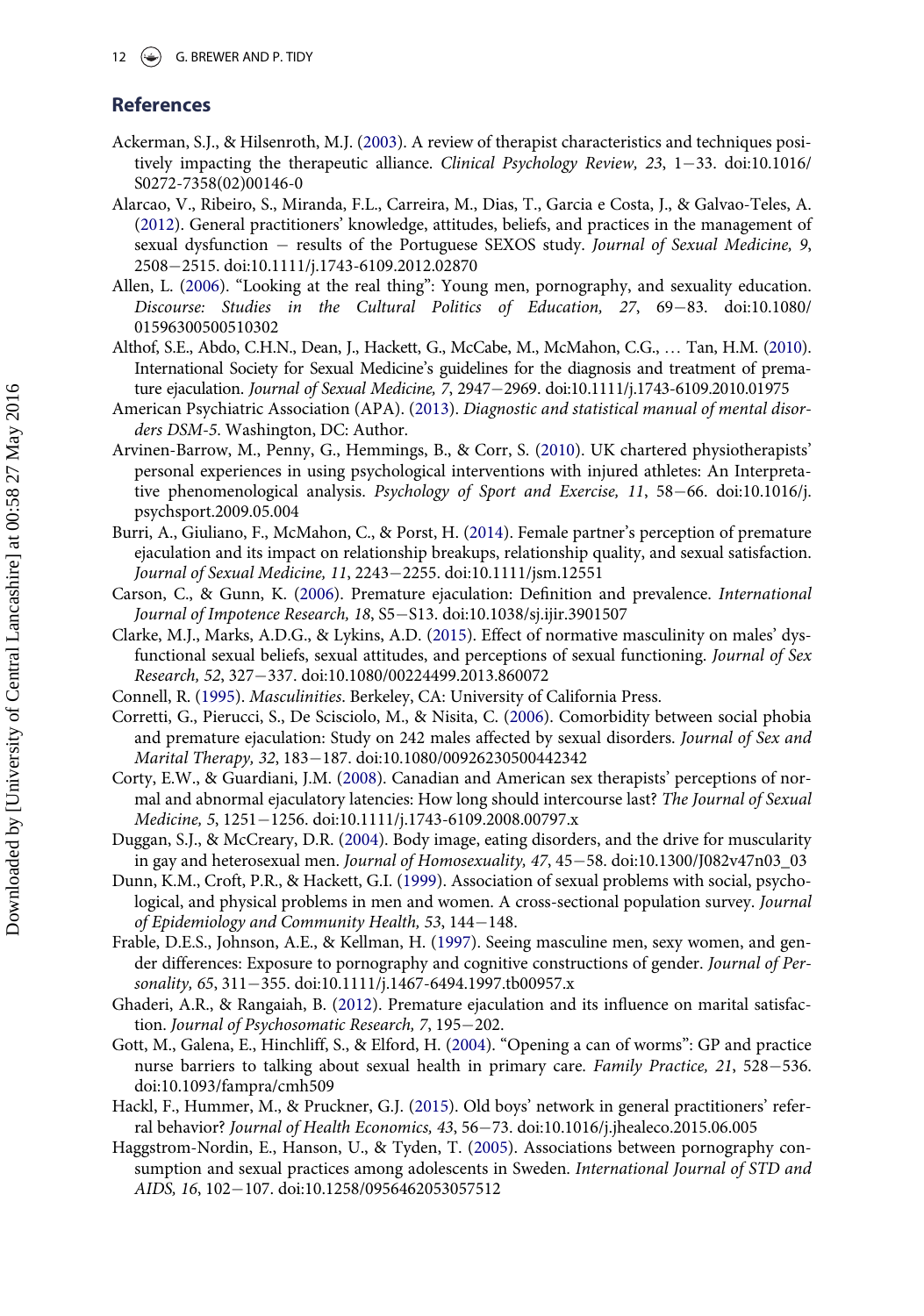- <span id="page-13-3"></span>Hall, M. ([2002](#page-2-3)). Not tonight dear, I'm deconstructing a headache. Women & Therapy, 24, 161-172. doi:[10.1300/JO15v24n0118](http://dx.doi.org/10.1300/JO15v24n0118)
- <span id="page-13-6"></span>Hartmann, U., Schedlowski, M., & Kruger, T.H. ([2005\)](#page-9-3). Cognitive and partner-related factors in rapid ejaculation: Differences between dysfunctional and functional men. World Journal of Urology, 23, 93-101.
- <span id="page-13-15"></span>Hofstede, G.H. ([1980\)](#page-10-11). Culture's consequences: International differences in work-related values. Beverly Hills, CA: Sage.
- <span id="page-13-16"></span>Hofstede, G.H. ([2001\)](#page-10-11). Culture's consequences: Comparing values, behaviors, institutions and organizations across nations (2nd ed). Thousand Oaks, CA: Sage.
- <span id="page-13-8"></span>Intili, H., & Nier, D. [\(1998](#page-9-4)). Self-esteem and depression in men who present with erectile dysfunction. Urologic Nursing,  $18, 185-188$ .
- <span id="page-13-12"></span>Kellogg Spadt, S., Rosenbaum, T.Y., Dweck, A., Millheiser, L., Pillai-Friedman, S., & Krychman, M. ([2014](#page-10-12)). Sexual health and religion: A primer for the sexual health clinician. Journal of Sexual Medicine, 11, 1606-1619. doi:[10.1111/jsm.12593](http://dx.doi.org/10.1111/jsm.12593)
- <span id="page-13-2"></span>Kirschneck, M., Kirchberger, I., Amann, E., & Cieza, A. [\(2011](#page-2-4)). Validation of the comprehensive ICF core set for low back pain: The perspective of physical therapists. Manual Therapy, 16, 364372. doi:[10.1016/j.math.2010.12.011](http://dx.doi.org/10.1016/j.math.2010.12.011)
- <span id="page-13-19"></span>Libman, E., Fichten, C.S., & Brender, W. ([1985\)](#page-11-0). The role of therapeutic format in the treatment of sexual dysfunction: A review. Clinical Psychology Review, 5, 103-117.
- <span id="page-13-1"></span>Mackereth, P., Parekh, J., & Donald, G. [\(2012](#page-2-5)). Providing therapies to the opposite sex: Views of complementary therapists working in clinical and private practice settings. Complementary Therapies in Clinical Practice, 18, 154-158. doi[:10.1016/j.ctcp.2012.05.001](http://dx.doi.org/10.1016/j.ctcp.2012.05.001)
- <span id="page-13-4"></span>Maguire, R., Stoddart, K., Flowers, P., McPhelim, J., & Kearney, N. ([2014\)](#page-2-6). An interpretative phenomenological analysis of the lived experience of multiple concurrent symptoms in patients with lung cancer: A contribution to the study of symptom clusters. European Journal of Oncology Nursing, 18, 310315. doi:[10.1016/j.ejon.2014.02.004](http://dx.doi.org/10.1016/j.ejon.2014.02.004)
- <span id="page-13-9"></span>Martin-Morales, A., Meijide, F., Garcia, N., Artes, M., & Munoz, A. ([2007\)](#page-9-5). Efficacy of Vardenafil and influence on self-esteem and self-confidence in patients with severe erectile dysfunction. The Journal of Sexual Medicine, 4, 440-447. doi:[10.1111/j.1743-6109.2006.00426.x](http://dx.doi.org/10.1111/j.1743-6109.2006.00426.x)
- <span id="page-13-5"></span>McCaffrey, T. ([2013](#page-2-6)). Music therapists' experience of self in clinical improvisation in music therapy: A phenomenological investigation. The Arts in Psychotherapy,  $40$ ,  $306-311$ . doi:[10.1016/j.](http://dx.doi.org/10.1016/j.aip.2013.05.018) [aip.2013.05.018](http://dx.doi.org/10.1016/j.aip.2013.05.018)
- <span id="page-13-10"></span>Montorsi, F., Adaikan, G., Becher, E., Giuliano, F., Khoury, S., Lue, T.F., … Wasserman, M. ([2010](#page-9-6)). Summary of the recommendations on sexual dysfunctions in men. Journal of Sexual Medicine, 7, 3572-3588. doi:[10.1111/.1743-6109.2010.02062](http://dx.doi.org/10.1111/.1743-6109.2010.02062)
- <span id="page-13-13"></span>O'Brien, R., Hunt, K., & Hart, G. [\(2005\)](#page-10-13). 'It's caveman stuff, but that is to a certain extent how guys still operate': Men's accounts of masculinity and help seeking. Social Science & Medicine, 61,  $503 - 516.$
- <span id="page-13-14"></span>Oliffe, J. ([2005\)](#page-10-14). Constructions of masculinity following prostatectomy-induced impotence. Social Science & Medicine, 60, 2249-2259. doi:[10.1016/j.socscimed.2004.10.016](http://dx.doi.org/10.1016/j.socscimed.2004.10.016)
- <span id="page-13-7"></span>Phillips, R. ([2014\)](#page-9-7). Premature ejaculation and female sexual satisfaction. Nature Reviews Urology, 11, 304. doi[:10.1038/nrurol.2014.114](http://dx.doi.org/10.1038/nrurol.2014.114)
- <span id="page-13-0"></span>Porst, H., Montorsi, F., Rosen, R.C., Gaynor, L., Grupe, S., & Alexander, J. ([2007\)](#page-1-2). The Premature Ejaculation Prevalence and Attitudes (PEPA) survey: Prevalence, comorbidities, and profes-sional help-seeking. European Urology, 51, 816-824. doi[:10.1016/j.eururo.2006.07.004](http://dx.doi.org/10.1016/j.eururo.2006.07.004)
- <span id="page-13-11"></span>Prakash, O., Kar, S.K., & Rao, T.S.S. [\(2014\)](#page-10-15). Indian story on semen loss and related Dhat syndrome. Indian Journal of Psychiatry, 56, 377-382. doi:[10.4103/0019-5545.146532](http://dx.doi.org/10.4103/0019-5545.146532)
- <span id="page-13-17"></span>Read, S., King, M., & Watson, J. [\(1997](#page-10-16)). Sexual dysfunction in primary medical care: Prevalence, characteristics and detection by the general practitioner. Journal of Public Health Medicine, 19,  $387 - 391.$
- <span id="page-13-18"></span>Ribeiro, S., Alarcao, V., Simoes, R., Miranda, F.L., Carreira, M., & Galvao-Teles, A. ([2014\)](#page-10-16). General Practitioners' procedures for sexual history taking and treating sexual dysfunction in primary care. Journal of Sexual Medicine, 11, 386-393. doi[:10.1111/jsm.12395](http://dx.doi.org/10.1111/jsm.12395)